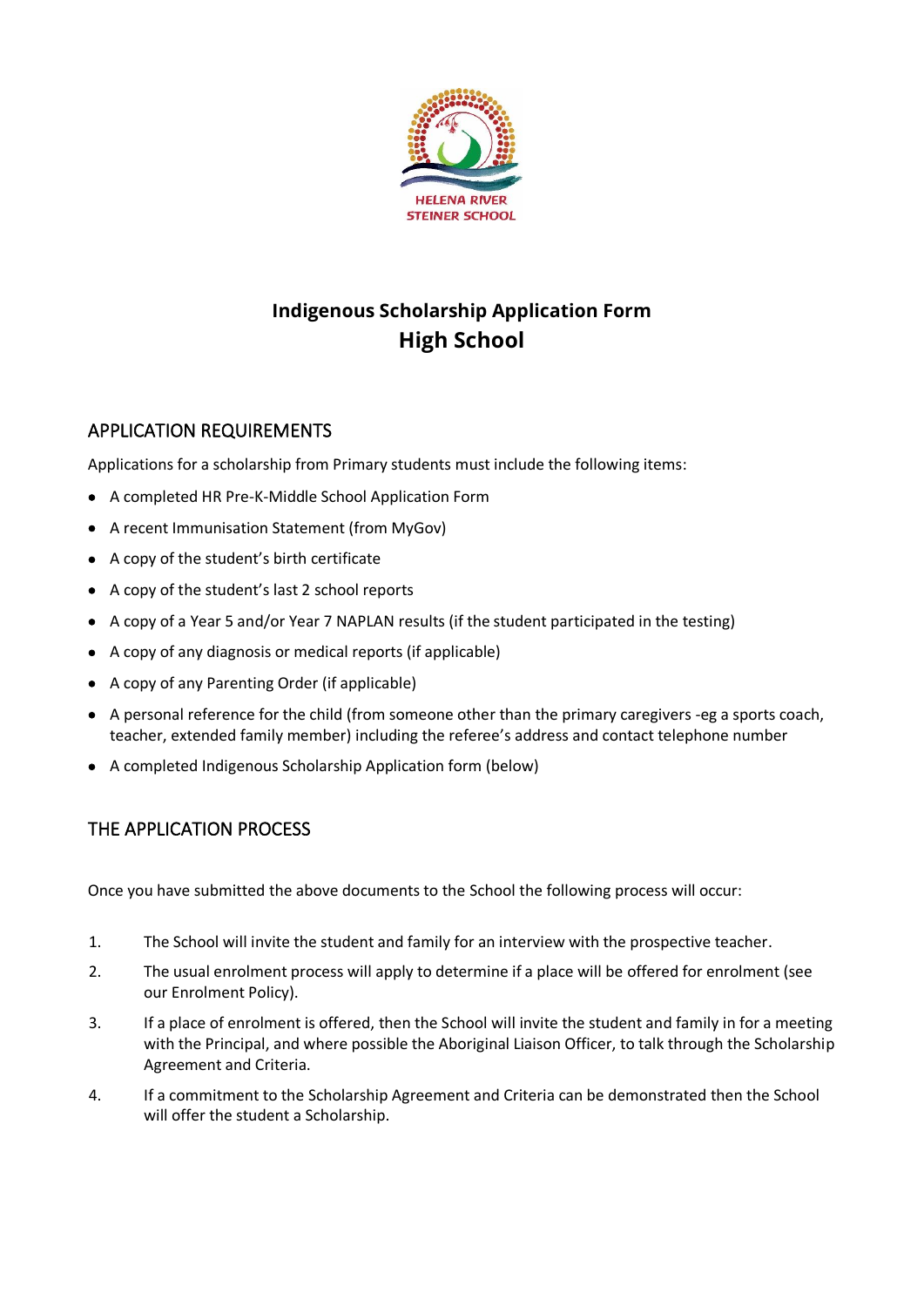# FOR THE PARENT/GUARDIAN TO COMPLETE

I wish to apply for the School's Indigenous Scholarship for our High School child

|                                   | (name) to start Class                       | (year level) |
|-----------------------------------|---------------------------------------------|--------------|
| at Helena River Steiner School on | (date). By signing below, I and the student |              |
| named above confirm that:         |                                             |              |

- My child is of Aboriginal or Torres Strait Islander descent.
- I am committed to supporting the provision of a Steiner education for my child, both pedagogically and financially (where applicable) as described in the School's policy and pedagogical framework.
- I understand that continued enrolment is dependent on this support for my child is being provided and continued.
- I understand that if my child is granted a scholarship, all the School's usual fees and levies (other than tuition fees) policies, and expectations will be applicable.
- By enrolling my child at Helena River Steiner School I commit to the ongoing development of the school, which will include the School's expectation of all parents and carers contributing five (5) Parent Participation Hours per semester in the capacity I am able to. If I am not able to do my Parent Participation Hours in any given semester, I understand that I will be charged the Parent Participation Hours Cash in Lieu Fee as described in the Fee Schedule.
- I understand it is my responsibility to submit the Parents Participation form (emailed by Finance and also available from the Office) by the end of each term, and if this form is not received, the Cash in Lieu fee will be charged to my Fee Statement.
- I understand that if the scholarship is granted, this scholarship will be ongoing for the remainder of the year and subsequent years of schooling. If I wish to withdraw our child, one full term's notice must be given in writing, or one term's fees will be charged to my Fee Statement.

**Primary Carer's Name** \_\_\_\_\_\_\_\_\_\_\_\_\_\_\_\_\_\_\_\_\_\_\_\_\_\_\_\_\_\_\_\_\_\_\_\_\_\_\_\_\_\_\_\_\_\_\_\_\_\_\_\_\_\_\_\_\_\_\_\_\_\_\_

Relationship to the child **and the child and the child and the child and the child and the child and the child and the child and the child and the child and the child and the child and the child and** 

**Signature** \_\_\_\_\_\_\_\_\_\_\_\_\_\_\_\_\_\_\_\_\_\_\_\_\_\_\_\_\_\_\_\_\_\_\_\_\_\_\_\_\_\_\_ **Date** \_\_\_\_\_\_\_\_\_\_\_\_\_\_\_\_\_\_\_\_\_\_\_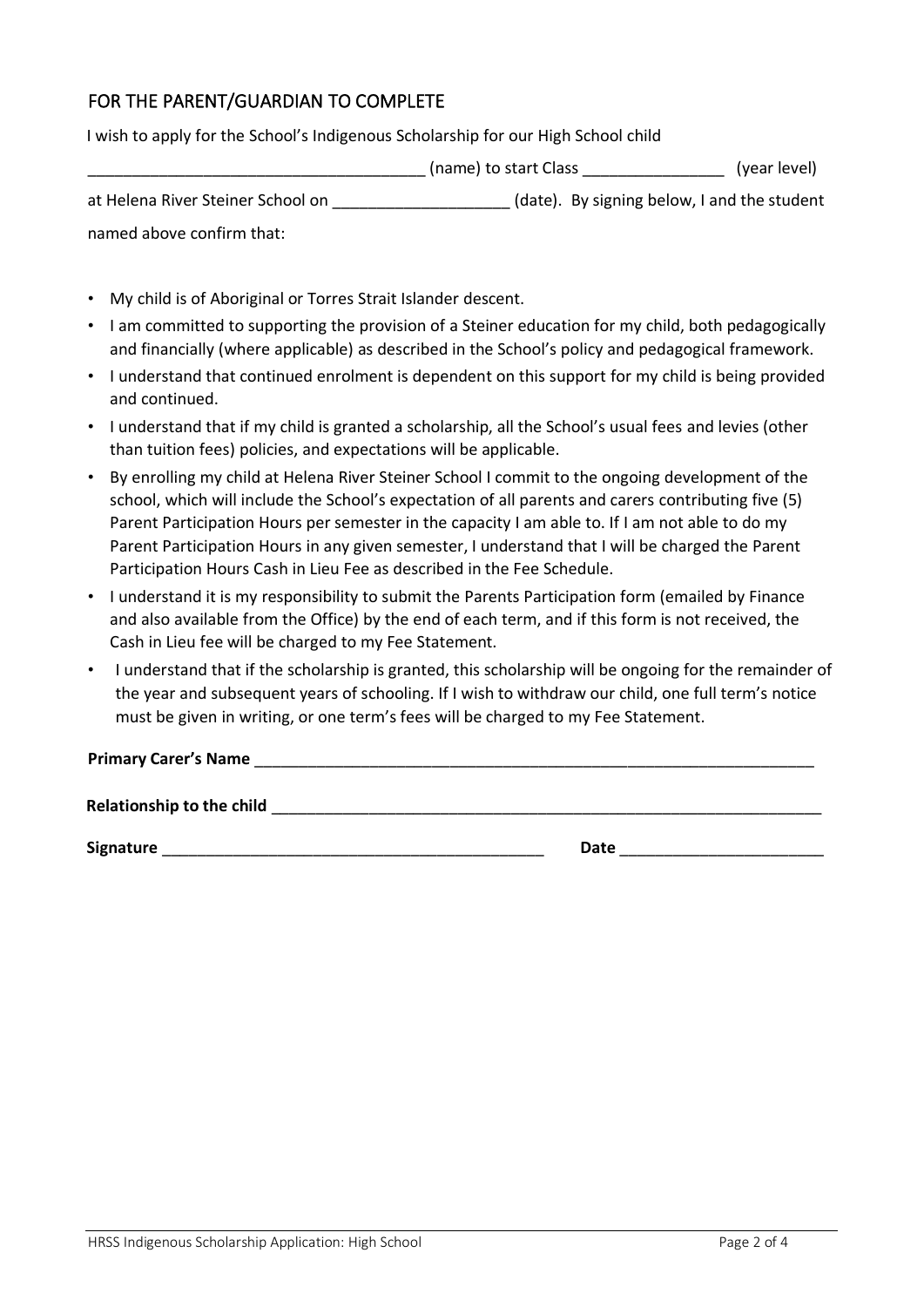# FOR THE STUDENT TO COMPLETE:

Tell us what you like about being in a school environment

### Tell us three things you are proud of as a person:

| ı. |  |
|----|--|
|    |  |
| 2. |  |
|    |  |
| 3. |  |
|    |  |

What kind of things do you like doing? You could tell us about your hobbies or interests, even if you are not doing these things now. This might be things like art, music, sports, building things, observing things or activities. Include any groups you're a part of (like sports clubs or youth groups):